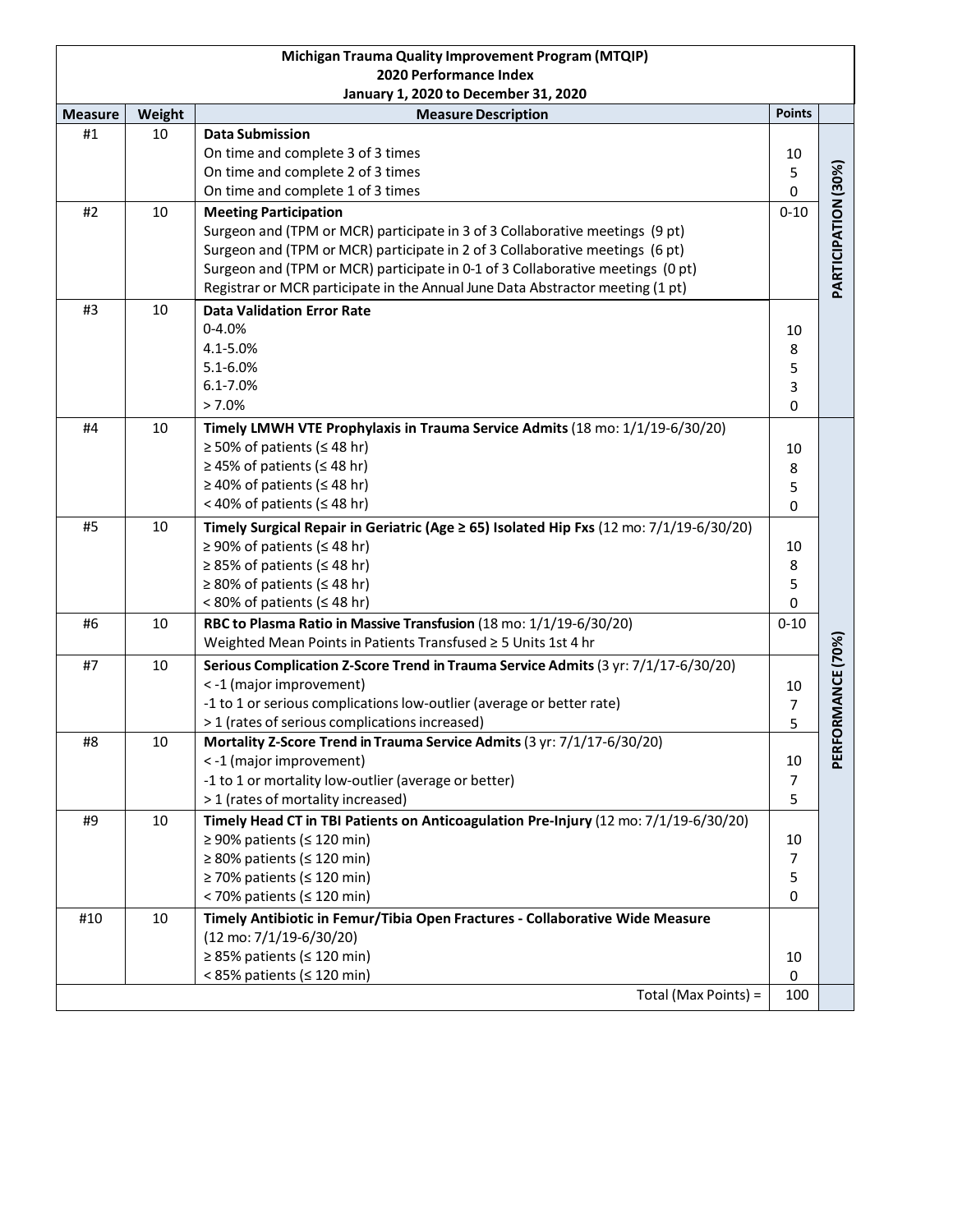#### **AdditionalInformation**

**Measure 1: Data Submission:** Partial/incomplete submissions receive no points

**Measure 2: Meeting Participation:** Surgeon represents 1 center only, Alternate must be equivalent attending level **Measure 3: Data Validation Error Rate:** Centers not selected for validation this year will receive full points. Center's that are selected, but do not schedule a visit will receive 0 points for the validation measure.

#### **Measure 6: RBC to Plasma Ratio in Massive Transfusion**

 Step 1: Assign (weight) to each individual patient's 4 hr PRBC/FPP ratio to designated tier/points using chart below Step 2: Add the points and divide by number of patients (weighted average) See example below:

| Step One             |      |        |  |  |  |  |
|----------------------|------|--------|--|--|--|--|
| PRBC to Plasma Ratio | Tier | Points |  |  |  |  |
| < 1.5                |      | 10     |  |  |  |  |
| $1.6 - 2.0$          |      | 10     |  |  |  |  |
| $2.1 - 2.5$          |      |        |  |  |  |  |
| >2.5                 |      |        |  |  |  |  |

| Step One             |      |               |  | Step Two (Example) |             |            |                                                         |      |          |
|----------------------|------|---------------|--|--------------------|-------------|------------|---------------------------------------------------------|------|----------|
| PRBC to Plasma Ratio | Tier | <b>Points</b> |  | Patient            | <b>PRBC</b> | <b>FFP</b> | PRBC/FFP                                                | Tier | Points   |
| $\leq 1.5$           |      | 10            |  |                    | 10          | 10         | 1.0                                                     |      | 10       |
| $1.6 - 2.0$          |      | 10            |  |                    |             |            | 2.5                                                     |      |          |
| $2.1 - 2.5$          |      |               |  |                    |             |            | 4.5                                                     |      |          |
| >2.5                 |      |               |  |                    |             |            |                                                         |      | Total 15 |
|                      |      |               |  |                    |             |            | Total Points/Total #Patients = $15/3 = 5$ points earned |      |          |

#### **Measure 7 & 8: Z-Score TrendCalculation**

The z-score is a measure of a hospital's trend in [serious complications, mortality] over the three-year time period. For each hospital, we fit a linear regression model with [serious complications, mortality] as the outcome, and time period and patient characteristics as the explanatory variables. The z-score is an estimate of the slope of a hospital's own linear trend line over time, standardized by the error estimate. The score indicates whether the hospital's performance is flat or trending upwards or downwards. If the z-score is one standard deviation away (either >1 or <-1), there is more evidence that the hospital's performance has a linear trend in one of these directions (as opposed to being flat). Scores >1 are worsening, scores between 1 to -1 are staying the same, and scores < -1 are improving.



#### **Measure 7: Serious Complication is Any Complication with Severity Grade of 2 or 3 (Defined Below) Complication Severity Grade 2**

Definition: Potentially life-threatening complications

Complications: C. difficile colitis, decubitus ulcer, DVT, enterocutaneous fistula, extremity compartment syndrome, pneumonia (including VAP), pulmonary embolism, unplanned admission to ICU, unplanned return to OR

## **Complication Severity Grade 3**

Definition: Life-threatening complications with residual or lasting disability

Complications: ARDS, acute renal failure, cardiac arrest, myocardial infarction, renal insufficiency, stroke/CVA, systemic sepsis, unplanned intubation

#### **Collaborative Wide Measure:**

Points awarded based on total collaborative result, not individual hospital result

## **Scoring When Center Has No Patients Meeting Measure Criteria**

When a center has no patients to score for a measure, that measure will be excluded from their performance index denominator. Example: A center with no massive transfusion patients will have the measure (worth 10 points) excluded and their maximum total numerator will be 90 points, the denominator will be 90 points and a new % (points) calculated by dividing the numerator by the denominator.